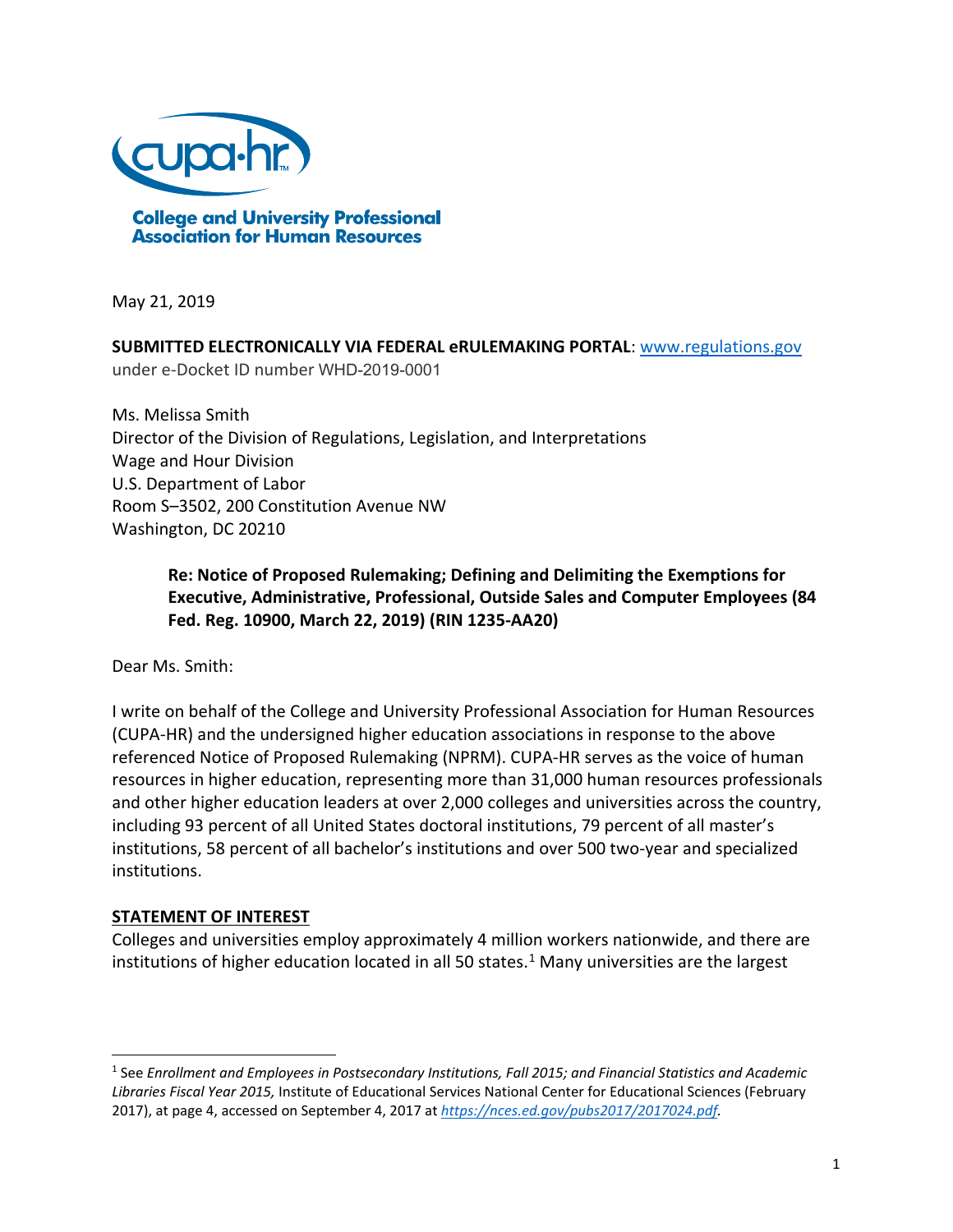employer in the state in which they operate.<sup>[2](#page-1-0)</sup> Of those 4 million workers, approximately 2.6 million are employed full time and 1.4 million part-time.<sup>[3](#page-1-1)</sup>

The Fair Labor Standards Act (FLSA) and similar state laws cover all or nearly all of these employees. Many employees on campuses are currently exempt from the FLSA's overtime pay requirements pursuant to the regulations that the U.S. Department of Labor (DOL or department) seeks to modify with this rulemaking. [4](#page-1-2) As a result, colleges and universities, their employees, and the students they serve would be affected by proposed changes in this NPRM.

The following higher education associations respectfully submit these comments outlining the impact of the NPRM on institutions of higher education and their students and employees and offer suggestions for improving the proposal. The higher education associations listed below represent approximately 4,300 two- and four-year public and private nonprofit colleges and universities and the professionals that work at those institutions.

American Association of Collegiate Registrars and Admissions Officers American Association of Community Colleges American Association of State Colleges and Universities American Council on Education Association of American Medical Colleges Association of American Universities Association of Community College Trustees Association of Governing Boards of Universities and Colleges Association of Public and Land-grant Universities College and University Professional Association for Human Resources Council of Graduate Schools EDUCAUSE Hispanic Association of Colleges and Universities NASPA – Student Affairs Administrators in Higher Education National Association of College Stores National Association of College and University Business Officers National Association of Independent Colleges and Universities National Association of Student Financial Aid Administrators

NIRSA: Leaders in Collegiate Recreation

 $\overline{a}$ 

<span id="page-1-1"></span><span id="page-1-0"></span><sup>2</sup> See http://www.marketwatch.com/story/these-are-the-largest-employers-in-the-us-state-by-state-2017-01-26 <sup>3</sup> *Id.*

<span id="page-1-2"></span><sup>4</sup> According to the National Center for Education Statistics, 2.9 million (approximately 75%) of the 3.9 million workers in higher education are "professional staff," including at least 1 million employees that do not have teaching as their primary duty. See [http://nces.ed.gov/programs/digest/d13/tables/dt13\\_314.20.asp.](http://nces.ed.gov/programs/digest/d13/tables/dt13_314.20.asp) Median salary for exempt employees in higher education are detailed in CUPA-HR's salary survey and this related article [http://chronicle.com/article/Median-Salaries-of/228735?cid=megamenu#rp.](http://chronicle.com/article/Median-Salaries-of/228735?cid=megamenu#rp)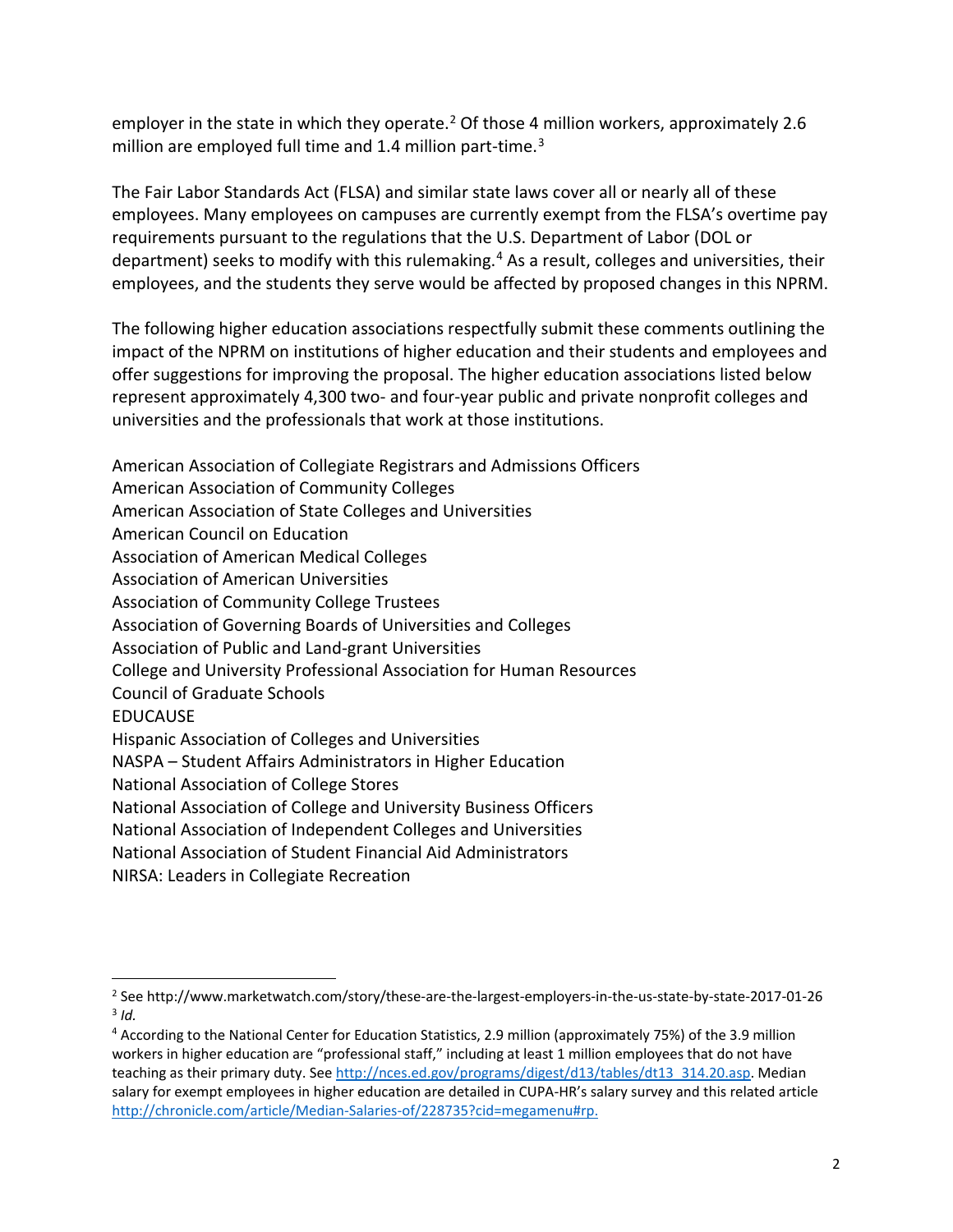### **SUMMARY**

The FLSA requires employers to pay their employees at least a minimum hourly wage, which is set by the statute, and an "overtime" rate of 1.5 times the employee's regular hourly wage for every hour the employee works over 40 hours in a given week. The statute exempts certain categories of employees from these requirements, including executive, administrative and professional employees (sometimes referred to the "EAP" or "white collar" exemption). The FLSA tasks DOL with defining executive, administrative and professional employees by regulation and requires the department to revisit these definitions from "time to time." Under the current regulations, last set by DOL's final rule in 2004, an individual must satisfy three criteria to qualify as a white collar employee exempt from federal overtime pay requirements: first, they must be paid on a salaried basis (the salary basis test); second, that salary must be at least \$455/week (\$23,660 annually) (the minimum salary requirement or salary threshold); and third, their "primary duties" must be consistent with executive, professional or administrative positions as defined by DOL (the primary duties test).

On May 23, 2016, DOL issued a final rule (the 2016 rule) doubling the minimum salary threshold, increasing it to \$913 per week (or \$47,476 per year), and imposed automatic updates to the threshold every three years. DOL set both the salary threshold and the automatic updates to the threshold so it would exclude from the exemption the bottom 40% of salaried workers in the lowest-cost Census Region. As we noted during the notice and comment leading up to release of the 2016 rule, this type of dramatic increase to the salary threshold would require mass reclassification of professionals in thousands of positions at institutions of higher education that clearly meet the duties test for exemptions but are paid less than \$47,476.<sup>[5](#page-2-0)</sup> We also noted that automatic increases without notice and comment are unlawful.<sup>[6](#page-2-1)</sup>

On November 22, 2016, a federal court temporarily enjoined DOL from enforcing the 2016 rule and issued a decision permanently enjoining the rule on September 1, 2017 on the grounds that the rule's high salary threshold created a "de facto salary-only test," and that "Congress did not intend salary to categorically exclude an employee with EAP duties from the exemption."[7](#page-2-2) In response, DOL issued a Request for Information (RFI) on June 26, 2017, seeking comment about how DOL should go about updating the overtime regulations in light of the court's ruling.

On September 25, 2017, CUPA-HR, in partnership with 20 other higher education associations, filed substantive comments on the RFI.<sup>[8](#page-2-3)</sup> The comments recommended that DOL:

<span id="page-2-0"></span> $\overline{a}$ <sup>5</sup> *See* Attached Exhibit A, Comments by CUPA-HR and other higher education groups in response to DOL's 2015 proposed rule.<br><sup>6</sup> Id.

<span id="page-2-1"></span>

<span id="page-2-2"></span><sup>7</sup> *State of Nevada v. United States Department of Labor* (November 22, 2016) at 14

[http://www.txed.uscourts.gov/sites/default/files/notable/Memorandum%20Opinion%20and%20Order%20.pdf.](http://www.txed.uscourts.gov/sites/default/files/notable/Memorandum%20Opinion%20and%20Order%20.pdf) 8 *See* Attached Exhibit B, Comments by CUPA-HR and other higher education groups in response to DOL's 2017 RFI.

<span id="page-2-3"></span>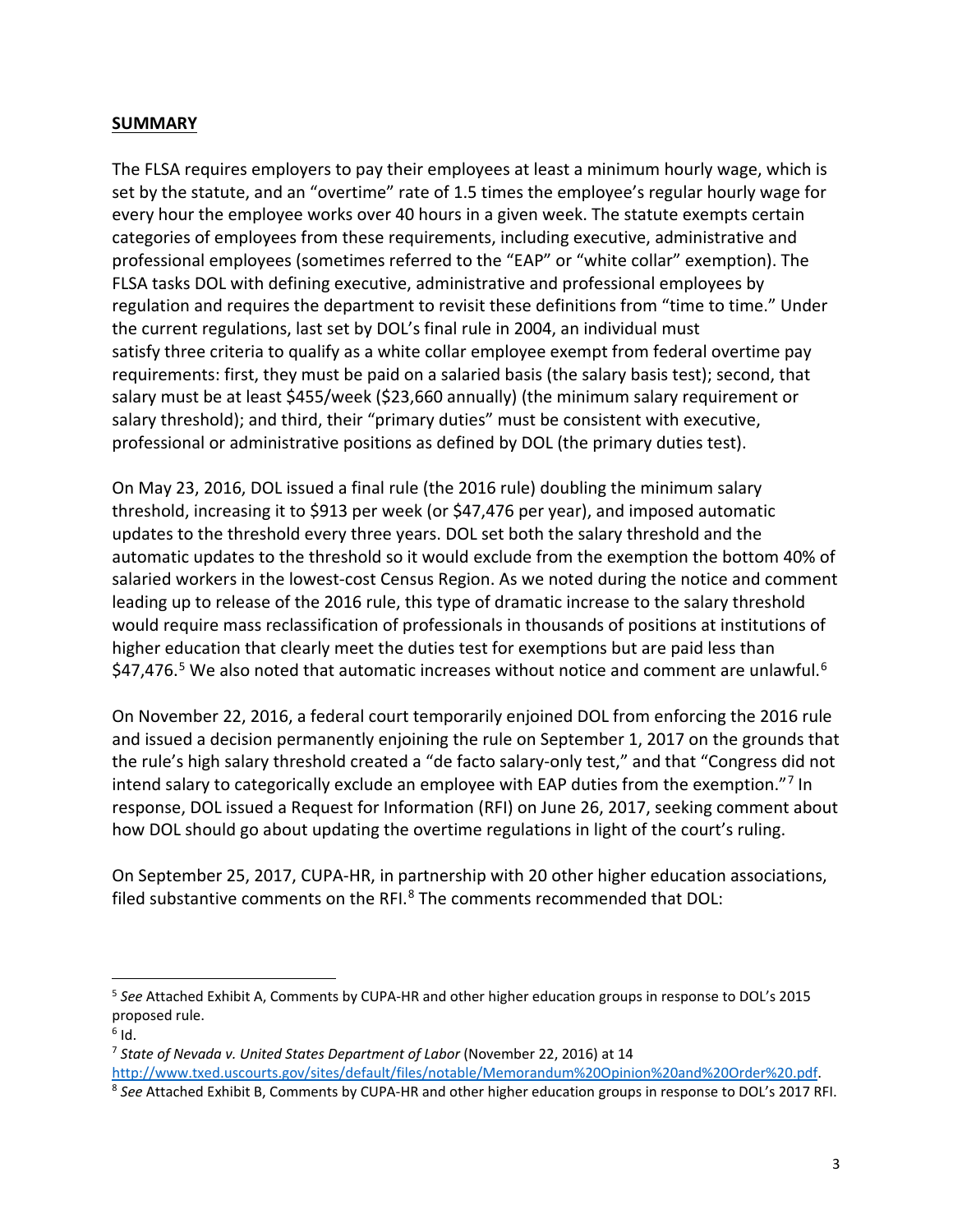- update the salary threshold by applying the methodology used in 2004 to current salary data;
- make no changes to the duties test;
- consider prorating the salary threshold for part-time employees;
- continue with its past practice of updating the regulations as appropriate through notice and comment rulemaking rather than through any automatic mechanism; and
- consider changes to 29 CFR Section 541.600 that would allow the cost of employerprovided room and board to count towards the salary threshold.

On March 22, 2019, DOL published the NPRM which formally rescinds the 2016 rule, proposes several changes to the white collar exemptions and invites public comment on those proposals. Specifically, DOL proposes increasing the current (2004) level of \$455 per week (\$23,660 annually) to \$679 per week (\$35,308 per year) by using the same formula it employed in 2004, which was set to the 20th percentile of earnings for full-time salaried employees in the South and in retail. DOL also proposes requiring, every four years, an update to the salary threshold using the 2004 formula through notice-and-comment rulemaking. The Secretary could suspend any update based on the economic circumstance or for other reasons. The department did not propose any changes to the existing "duties test."

We agree that an increase to the minimum salary threshold is due and that DOL must update the salary levels and regulations from time to time to ensure the exemptions are not abused. We also support DOL's decision to update the salary threshold by applying the methodology used in 2004 to current salary data and its decision not to make any changes to the duties test.

We also have several suggestions for improving on the proposal (our first three points were included in our comments to the 2016 rule and the RFI):

- First, any final rule should allow employers to prorate the salary threshold for part-time employees.
- Second, DOL should count the cost of employer-provided room and board toward the salary threshold.
- Third, while we support DOL's decision to update the threshold only via notice and comment, we believe DOL should update the regulations every five to seven years based on circumstance, as it did prior to the 1970s, not through regularly scheduled update. Our economy and labor markets are very complex and influenced by technological developments, immigration and other factors and do not follow any linear pattern. As such, DOL should act based on circumstance, not on a rigid schedule. We also are concerned that any automatic update—even one that involves notice and comment—may exceed DOL's authority under the FLSA and, therefore, will be susceptible to legal challenge.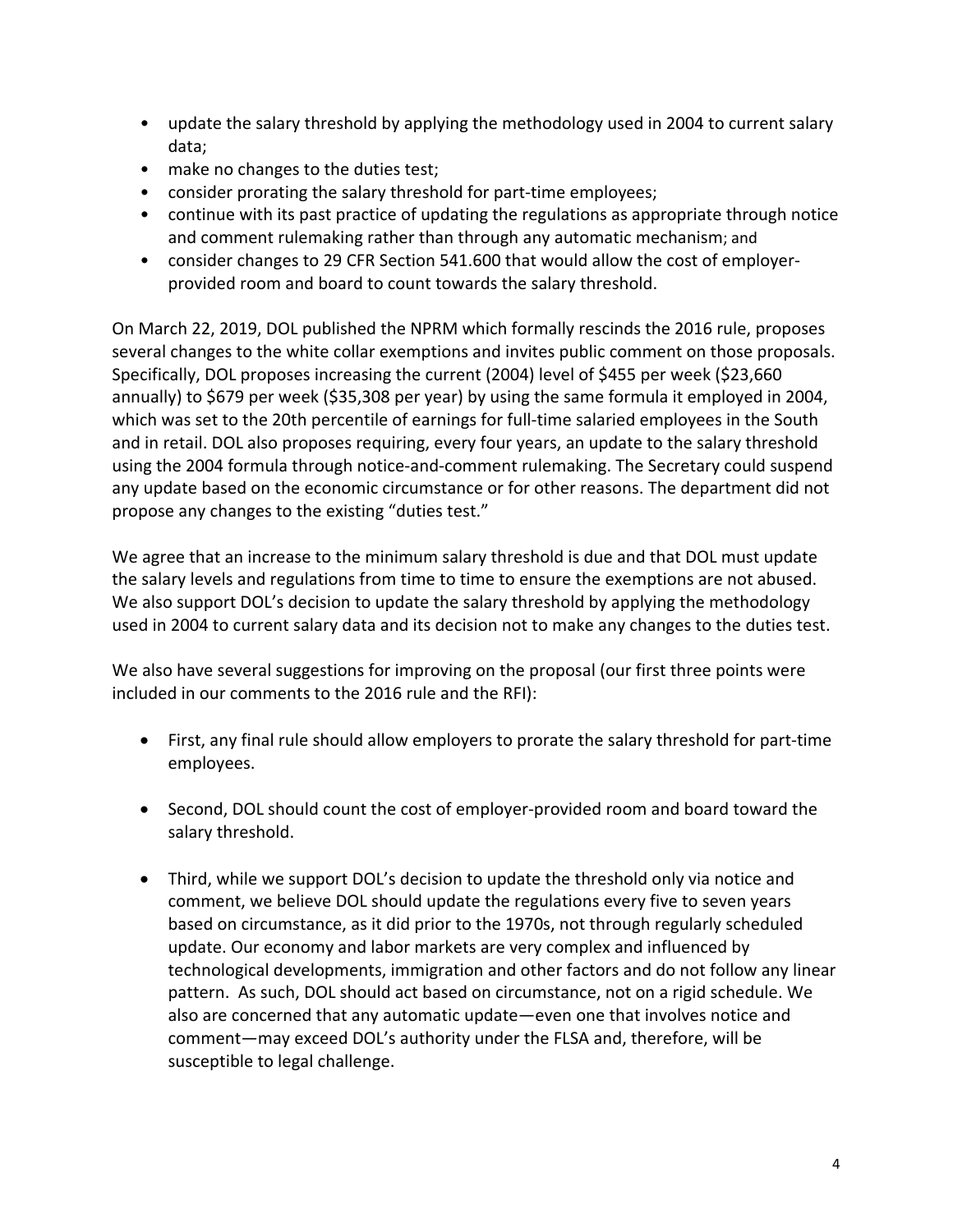• Fourth, if DOL does decide to proceed with an automatic update, the agency should make clear that any change to the methodology used to determine the standard salary level as part of future updates would require multiple proposed rulemakings. In other words, DOL would issue the initial proposal seeking comment on the regularly scheduled update to the salary threshold using the 2004 methodology. As part of that proposal, DOL would also ask if the 2004 methodology remains appropriate. If based on the comments, DOL determines it needs to change the methodology or make other adjustments to the regulation, the agency would need to propose those specific changes in a separate and subsequent rulemaking with an implementation period that accounts for the planning and expectations the DOL set by having updates on regular intervals.

## **COMMENTS**

- **I. DOL Should Update the Salary Threshold By Applying the Methodology Used in 2004 to Current Salary Data**
	- A. DOL's Proposal is Consistent with the Purpose and History of the Minimum Salary Level

For over a half century, DOL has consistently stated the purpose of the minimum salary level is to provide a "ready method of screening out the obviously nonexempt employees" (69 Fed. Reg. at 22165). Keeping with this purpose, DOL has historically set the minimum salary at a level that tends to screen out only those employees who by virtue of their compensation obviously will not meet the duties tests. The Department's approach in this rulemaking is consistent with DOL's statutory obligations and will prevent obvious abuse of the exemption. At the same time, setting the salary threshold within these parameters avoids mass reclassification of employees in jobs that clearly meet the duties test, have always been exempt and are well-suited to exempt status.

As detailed by the higher education community in previous comments on the salary threshold, this type of mass reclassification, associated with setting the salary level too high, is not only inconsistent with the FLSA, but harms employees, institutions and students.<sup>[9](#page-4-0)</sup> Furthermore, this type of mass reclassification ignores congressional intent by essentially making "an employee's duties, functions, or tasks irrelevant [resulting in] entire categories of previously exempt

<span id="page-4-0"></span> $9$  Specifically, we said in the 2015 Comments that:

Employees would face diminished workplace autonomy and fewer opportunities for flexible work arrangements, career development and advancement with no guarantee of increased compensation. As nonprofits and public entities, institutions would not be able to absorb the increased costs that come with higher salaries for exempt employees, expanded overtime payments and other labor and administrative costs associated with transitioning traditionally exempt employees into nonexempt status. In the face of these costs and challenges, institutions would need to both reduce services *and* raise tuition, to the detriment of students. The changes would also increase the costs of and thus inhibit important research done by universities and their employees.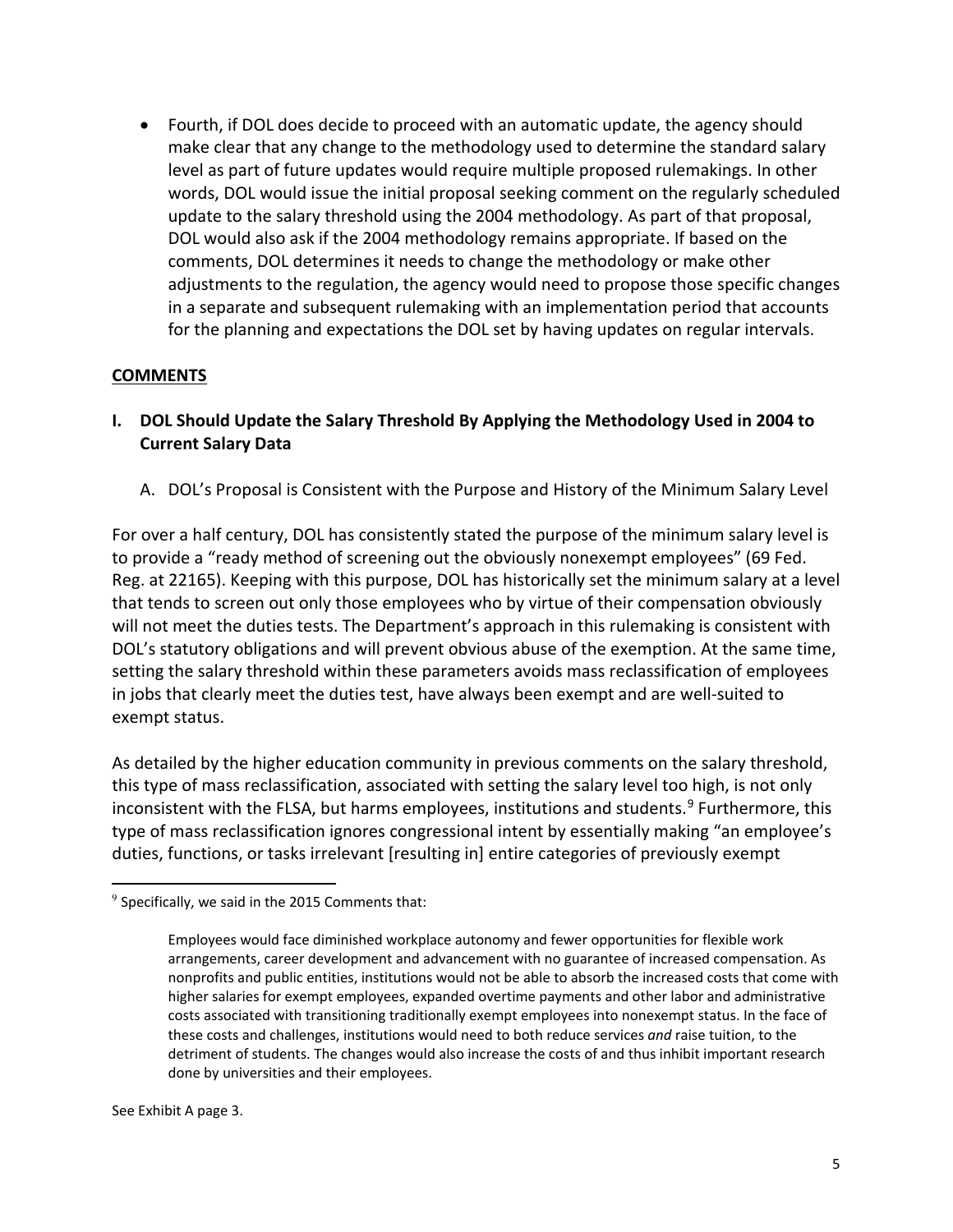employees who perform "bona fide executive, administrative, or professional capacity" duties [ineligible] for the EAP exemption based on salary alone, thereby supplanting an analysis of an employee's job duties.<sup>[10](#page-5-0)</sup>

B. Updating the 2004 Methodology with Current Data is Preferable to an Inflationary Alternative

While DOL could rely upon various formulas to set a salary level that "tends to screen out only those employees who by virtue of their compensation obviously will not meet the duties tests," the formula used by DOL to set the threshold in 2004 not only meets this criterion, but has been previously field-tested on the U.S. economy—giving it a distinct advantage over other options.

We believe that DOL should apply the 2004 methodology rather than use an inflationary adjustment for several reasons. First, the Department has historically avoided using inflationary measures to adjust the salary level and instead has relied on formulas. We see no reason to deviate from that approach now. Second, determining the best inflationary measure further complicates the rulemaking process and unnecessarily invites future disputes and delays to needed threshold updates. Lastly, nationwide inflationary measures may not track changes to salaries in lower-cost regions of the country or lower-cost industries or other benchmarks the Department uses to set the salary level. As a result, relying on an inflationary measure may not accurately reflect salary changes in those industries or regions and could lead to a threshold that is either too high or too low.

C. DOL's Methodology Accounts for Regional and Sector Differences in Pay

By proposing to set the standard salary level at the  $20<sup>th</sup>$  percentile of earnings for full-time salaried workers in the lowest-wage Census region and in the retail sector, DOL is setting a nationwide salary floor that is sufficiently low to account for regional and industry differences in pay for nonprofits, public employers and those operating in areas with lower costs of living. Under the FLSA, states can and do impose more protective standards for overtime pay, including setting higher salary thresholds for exemptions. This is why the Department does not need to consider setting different salary levels for different regions of the country as States are in a better position to determine whether their local economies and employees would benefit from a higher threshold.

# **II. DOL Should Prorate the Salary Threshold for Part-Time Employees**

As noted in the previous comments on the EAP exemption, higher education is a sector that has traditionally been able to attract and accommodate a disproportionate number of part-time

<span id="page-5-0"></span> $\overline{a}$ <sup>10</sup> State of Nevada v. United States Department of Labor (August 31, 2017) at 14, [http://www.txed.uscourts.gov/sites/default/files/notable/Memorandum%20Opinion%20and%20Order%20%20Da](http://www.txed.uscourts.gov/sites/default/files/notable/Memorandum%20Opinion%20and%20Order%20%20Dated%208-31-2017.pdf) [ted%208-31-2017.pdf.](http://www.txed.uscourts.gov/sites/default/files/notable/Memorandum%20Opinion%20and%20Order%20%20Dated%208-31-2017.pdf)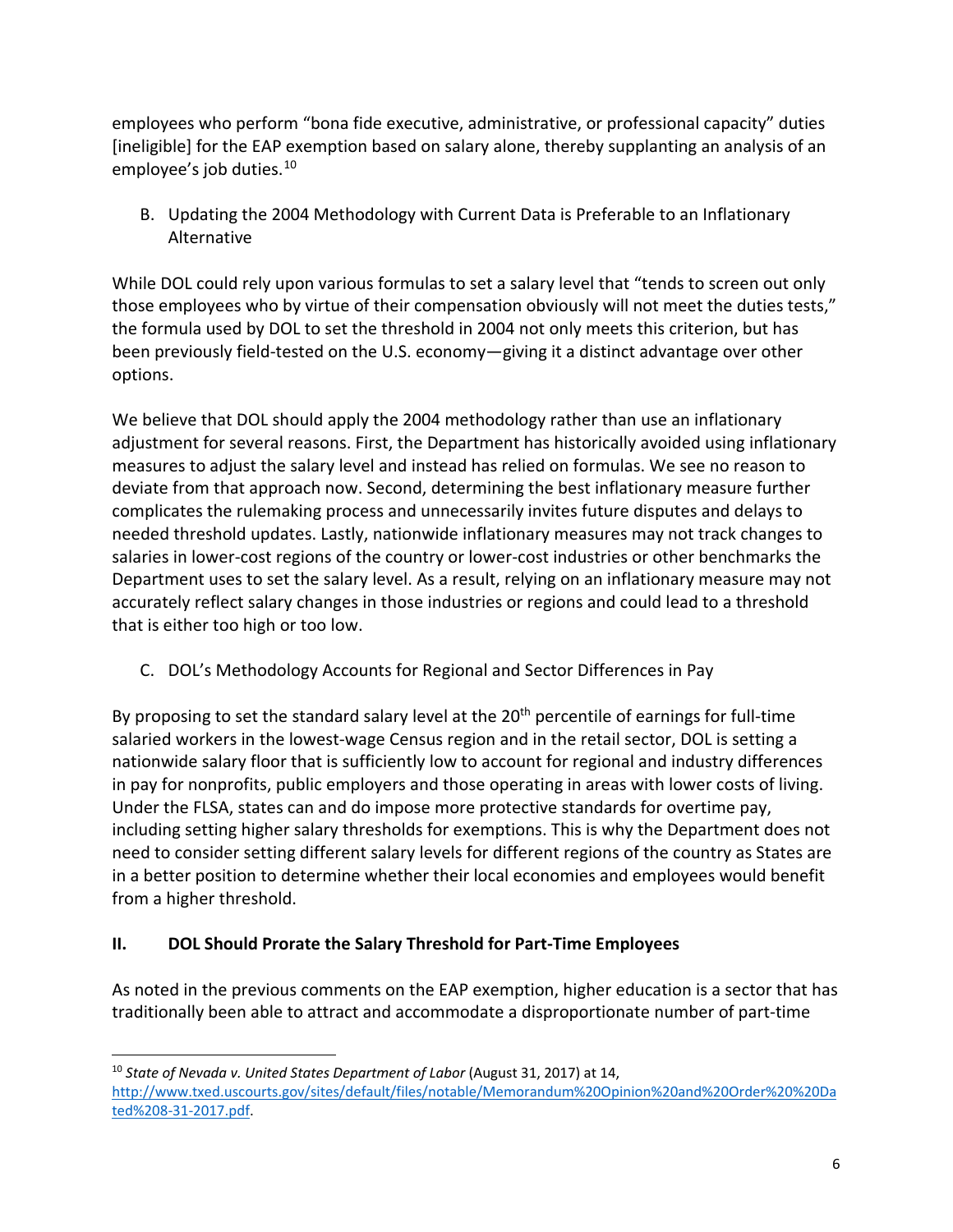professionals, and the salary threshold should accommodate such arrangements. This is evidenced in much of the feedback that CUPA-HR members provided for past comments, such as the statement from a Southeastern member that, "flexible work arrangements provided for exempt employees seeking reduced or part-time schedules for personal reasons will be significantly reduced under the proposed changes." While the Department has proposed a salary level that is much more in line with historic trends, greatly reducing the impact of the proposal on part-time employees, there still are currently exempt employees on campus that would have difficulty reducing their full-time status to part-time status.

To understand why, we provide the following example. Under the current regulations, an employee who performs tasks that clearly meet one or more of the exempt duties tests can be classified as exempt so long as the salary exceeds \$23,660 per year. Thus, a part-time employee working a 50% schedule can still qualify as exempt so long as that person works in a position that has a full-time salary of approximately \$47,000 per year. This is true not because the fulltime equivalent salary is \$47,000, but because the part-time salary is still in excess of the regulatory minimum.

Under the DOL's proposed minimum salary level, that employee would no longer qualify for exemption. Instead, an employee working a 50% schedule would need to be working in a position earning more than \$70,616 on a full-time basis. Without a pro rata provision, the number of employees who will be eligible for part-time exempt employment will be more limited than it is today, so we suggest the Department consider prorating the salary threshold for part-time employees.

# **III. DOL Should Allow the Cost of Employer-Provided Room and Board to Count Towards the Salary Threshold**

Compared to other employers, higher education institutions disproportionately provide employees with room and board as part of their compensation, particularly residential directors (also known as RDs). RDs often are responsible for the supervision of graduate coordinators, resident assistants and management of one or more student residence halls. They also are responsible for the creation and execution of programming connecting the "student life experience" to the academic work of the institution. Although dependent on their specific role within an institution, resident directors have traditionally been exempt based on their duties and salary. However, had the 2016 rule taken effect, a significant number of resident directors would either have needed to be reclassified or have their salaries increased. Reclassification to non-exempt and tracking of hours for this group of employees is impractical if not impossible, as their workweek can fluctuate dramatically depending on the time of year (orientation, finals, campus emergencies, summer break etc.). Since these employees typically live on campus, they are often in contact with students or others outside normal working hours, making it very difficult to determine what student contact constitutes work time. Unfortunately, even though these professional staff may be furnished with room and board, a benefit worth many thousands of dollars, employers cannot count this cost as salary for the purposes of meeting the minimum salary threshold under 29 CFR Section 541.606(a). While DOL's current proposal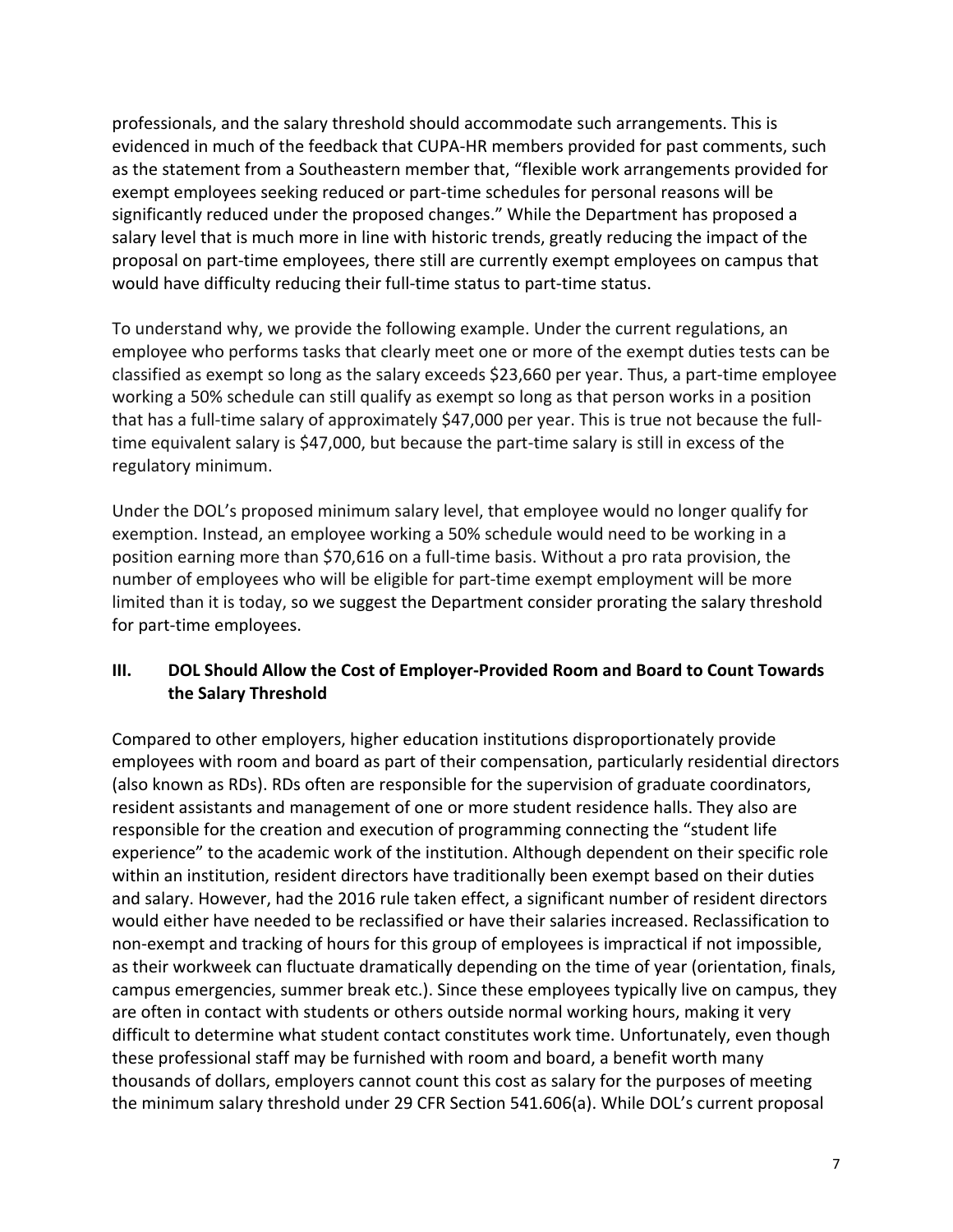impacts far fewer RD's, close to 50% of resident hall managers living in the South and Midwest make less than DOL's proposed threshold, but also receive room and board. As a result, we ask the Department to consider adjusting 541.606 to allow the cost of employer-provided room and board to count towards the salary threshold.

We also urge the Department to make this change to create a consistent position on room and board across the various overtime pay regulations. Currently, while employers cannot count room and board as salary for the purposes of meeting the white-collar exemptions, under 29 CFR 778.116, employers must include the cost of room and board as compensation when calculating a worker's overtime pay rate. We believe that it is inconsistent for DOL to require employers to count room and board as compensation for the purposes of calculating overtime costs for nonexempt employees while at the same time requiring they disregard that very cost when determining whether an employee meets the standard salary threshold of the white collar exemptions. As such we ask that the department align the part 541 regulations with part 778 regulations so that room and board can be calculated as compensation for purposes of meeting the standard salary threshold.

# **IV. Future Updates to the Salary Threshold**

DOL has proposed codifying in regulations a commitment that the department will revisit the salary thresholds on regular intervals. Specifically, every four years DOL would publish a NPRM in the Federal Register proposing to update to the thresholds using the same methodology that appears in any final rule (in this instance the 2004 methodology) and inviting comment on whether another methodology should be used. The commitment would also stipulate that the Secretary could suspend any update based on the economic circumstance or for other reasons, by publishing a notice in the Federal Register explaining reasons for the suspension.

We are supportive of DOL's intention to update the salary levels on a more regular basis and have consistently recognized the need for the department to do so from time to time through notice and comment rulemaking. We are thankful that DOL is proposing to only increase the salary level via notice and comment rulemaking. We believe, however, DOL should update the thresholds based on circumstances every five to seven years, as it did prior to the 1970s, not through any regularly scheduled updates. We also are concerned that any preordained intervals for updates—even via notice and comment rulemaking and associated economic analysis—may exceed DOL's authority and make any final rule more susceptible to legal challenge. Lastly, if DOL does move forward with automatic updates, the agency must clarify that any changes to the methodology for determining the salary threshold would require multiple NPRMs.

As we have discussed in greater detail in previous comments to the department on the Part 541 regulations, every time DOL has increased the salary test to date, it has done so via Administrative Procedure Act rulemaking by proposing a new salary level and allowing the public to comment on the proposal. This process not only forces thoughtful examination of the exemptions and public participation, but also requires DOL to follow the Regulatory Flexibility Act and to undertake a detailed economic and cost analysis — which is an important part of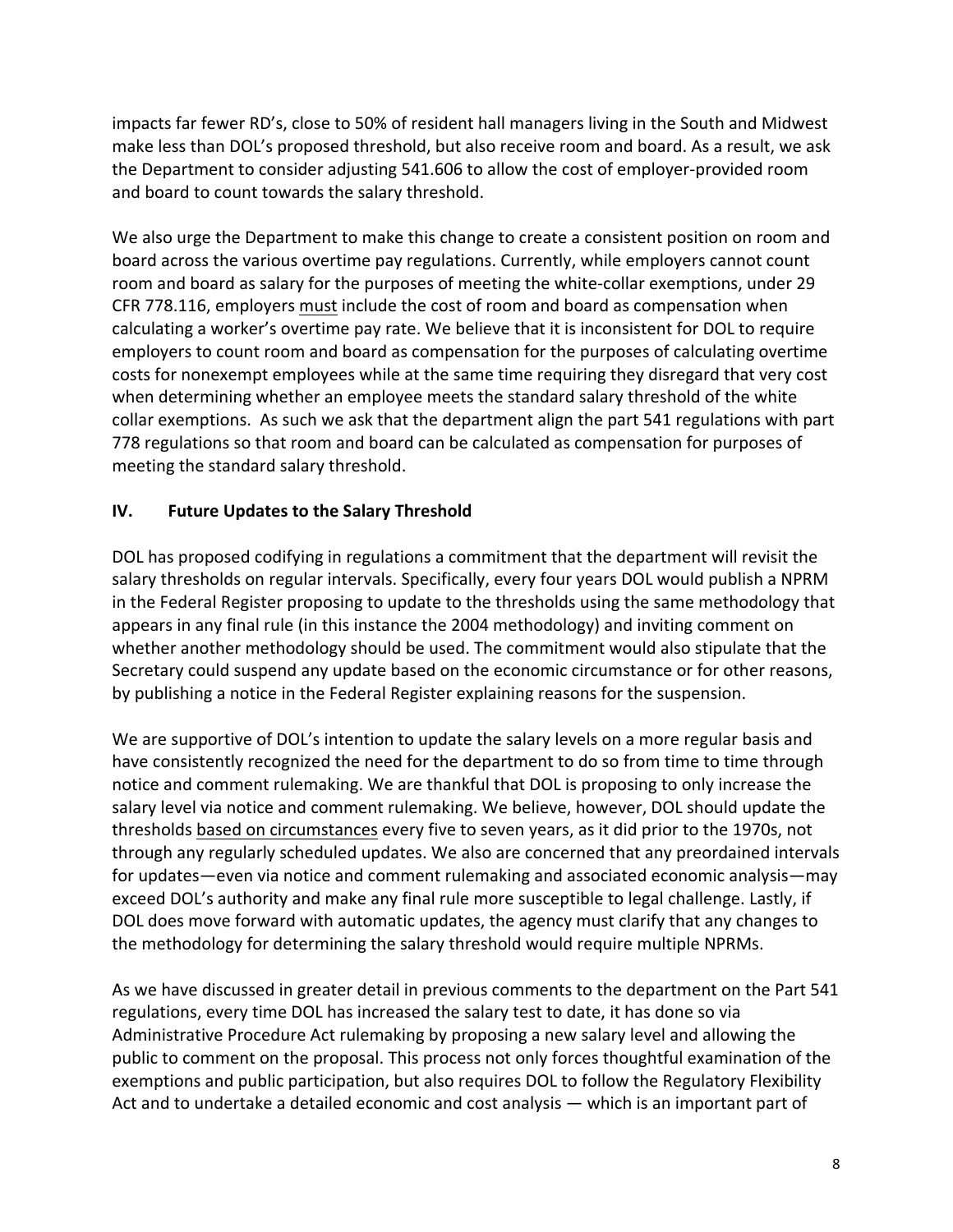assessing the impact of any increase to the salary level. It also allows the agency to tailor any changes to the salary level and other regulatory requirements, so the exemptions better meet their statutory purpose in the face of changing workforces and changing economies.

When Congress authorized DOL to issue regulations under the FLSA, it did not grant the agency the authority to index the minimum salary level. Rather, Congress tasked DOL with updating the exemptions defining and delimitating the terms executive, administrative and professional employee from "time to time," *by regulation*. DOL recognized its lack of authority in this regard in 2004, when it acknowledged, in response to requests for an automatic updating mechanism, that "nothing in the legislative or regulatory history … would support indexing or automatic increases." <sup>[11](#page-8-0)</sup> However, understanding the need for more regular updates the Department in 2004 expressed its intent "in the future to update the salary levels on a more regular basis."<sup>[12](#page-8-1)</sup>

We are concerned that DOL's current proposal which goes beyond merely expressing its intent to update the regulations more regularly is not supported by the FLSA and could jeopardize any final rule. In addition, our economy and labor markets are very complex and influenced by technological developments, immigration and other factors and do not follow any linear pattern. As such, DOL should act based on circumstance, not on a rigid schedule.

As mentioned in previous comments, if DOL does move forward with its proposal to require regularly scheduled updates via notice and comment, it should do so in intervals no shorter than five years, as updating the salary level too frequently would negatively impact institutions' and other employers' budgets and budget planning, ability to provide merit-based increases and employee morale.

Lastly, if DOL does move forward with updates on regularly scheduled intervals, it must clarify how a future Secretary and Department could or could not change the methodology used to determine the salary threshold in future updates. As evidenced by the 2016 Rule, Secretaries and Departments will differ in their approach to what they regard as an economically feasible and appropriate salary threshold. Yet, if the Department promulgates a final rule with updates on regular intervals based on a specific formula, employers and employees will expect and plan for those changes. DOL must account for such planning before making any changes to the methodology or intervals and adhere to the Administrative Procedure Act requirements by providing specific proposals on which the public may comment. As such, DOL must clarify that any future Secretary that wishes to change the methodology used to update the salary threshold must do so through multiple NPRMs that allow for public input and preparation.

Specifically, we suggest DOL clarify that any changes to the methodology or intervals for updates adhere to the following procedures or something similar. DOL would issue the initial proposal seeking comment on the regularly scheduled update to the salary threshold using the 2004 methodology. As part of that proposal, DOL would ask if the 2004 methodology remains

 $\overline{a}$ 

<span id="page-8-0"></span><sup>11</sup> 69 Fed. Reg. 22171.

<span id="page-8-1"></span><sup>12</sup> 69 Fed. Reg. 22171-72.